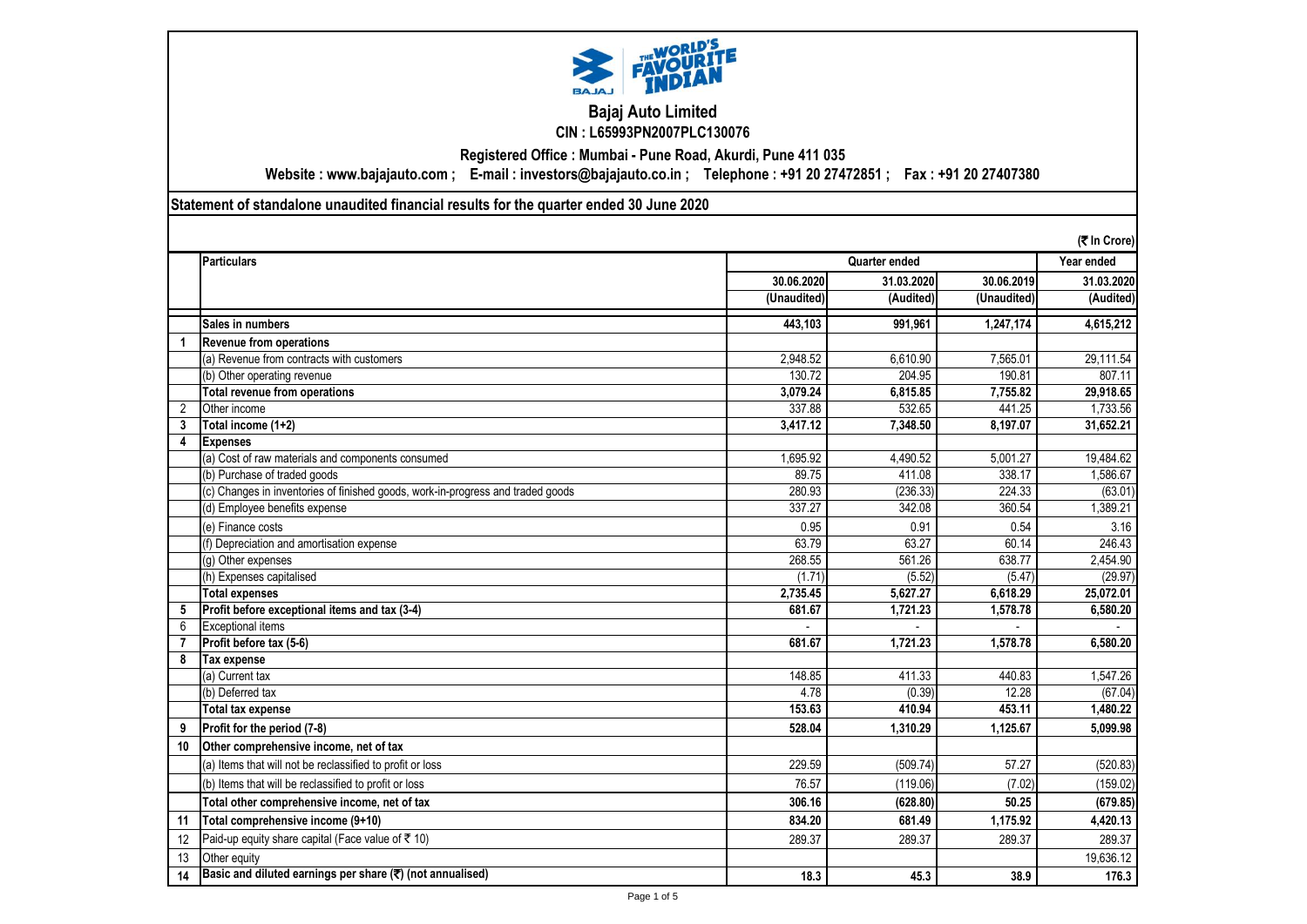## **Notes :**

1 The COVID pandemic is unprecedented and the Company has also experienced its adverse impact. With gradual resumption of operations, plants have started moving towards normalcy, though challenges still exist. While the Company continues to work very closely with all the stakeholders, the situation continues to be still evolving. The Company, as at the date of approval of these financial statements, has relied on available information and assumptions to arrive at its estimates.

- 2 Figures for previous year / period have been regrouped wherever necessary.
- 3 The above results have been reviewed by the Audit Committee, approved by the Board of Directors in the meeting held on 22 July 2020 and subjected to a limited review by the statutory auditors.

**By order of the Board of Directors For Bajaj Auto Limited**

Pune **Rahul Bajaj** Date: 22 July 2020 **Chairman**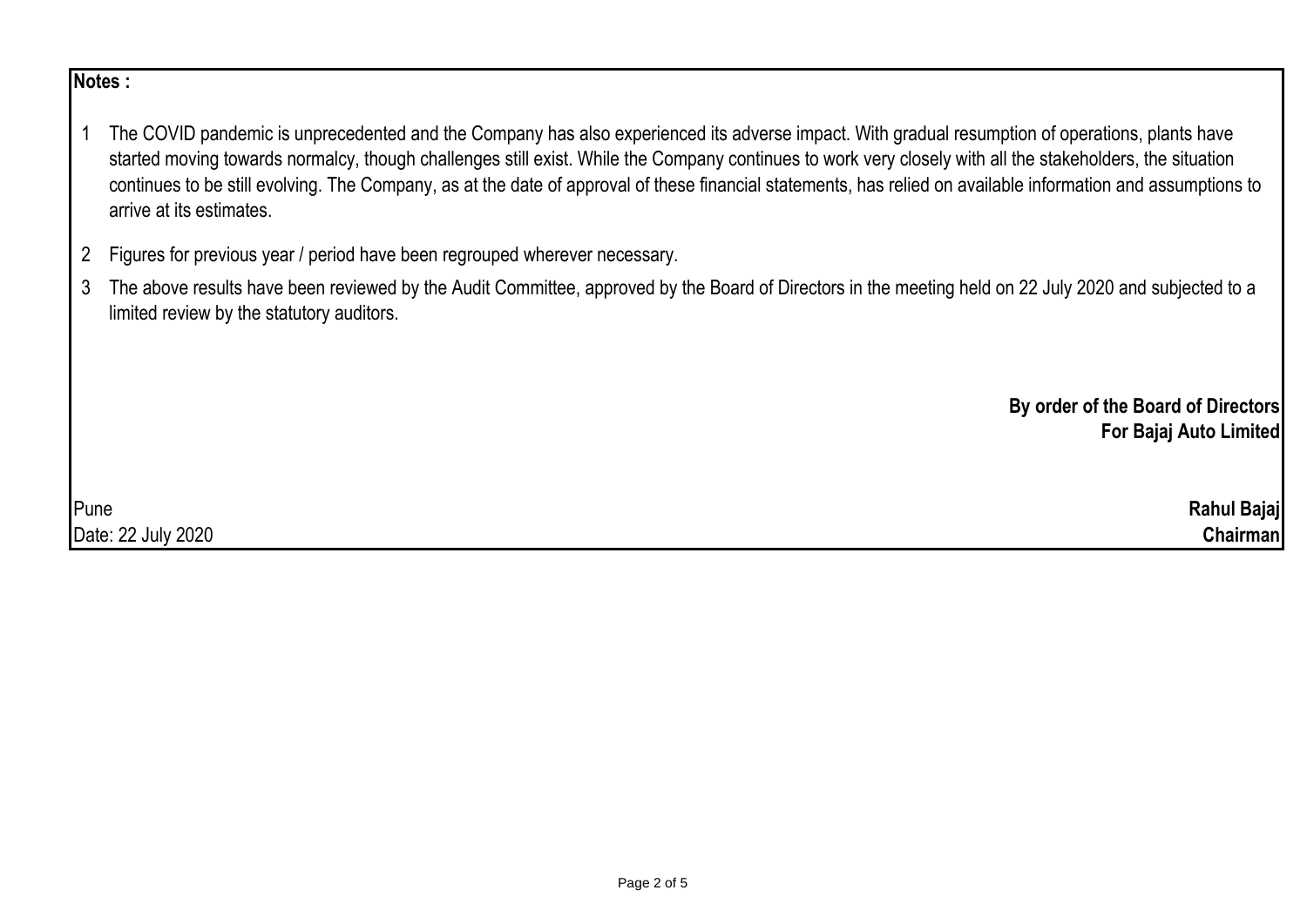

## **Bajaj Auto Limited CIN : L65993PN2007PLC130076**

**Registered Office : Mumbai - Pune Road, Akurdi, Pune 411 035**

**Website : www.bajajauto.com ; E-mail : investors@bajajauto.co.in ; Telephone : +91 20 27472851 ; Fax : +91 20 27407380**

## **Statement of consolidated unaudited financial results for the quarter ended 30 June 2020**

|                         |                                                                                 |                          |                             |             | (そ In Crore)   |
|-------------------------|---------------------------------------------------------------------------------|--------------------------|-----------------------------|-------------|----------------|
|                         | <b>Particulars</b>                                                              |                          | Quarter ended               |             | Year ended     |
|                         |                                                                                 | 30.06.2020               | 31.03.2020                  | 30.06.2019  | 31.03.2020     |
|                         |                                                                                 | (Unaudited)              | (Audited)                   | (Unaudited) | (Audited)      |
|                         | <b>Revenue from operations</b>                                                  |                          |                             |             |                |
|                         | (a) Revenue from contracts with customers                                       | 2,948.52                 | 6,610.90                    | 7,565.01    | 29,111.54      |
|                         | (b) Other operating revenue                                                     | 130.72                   | 204.95                      | 190.81      | 807.11         |
|                         | Total revenue from operations                                                   | 3,079.24                 | 6,815.85                    | 7,755.82    | 29,918.65      |
| $\overline{2}$          | Other income                                                                    | 337.88                   | 427.46                      | 337.45      | 1,524.57       |
| 3                       | Total income (1+2)                                                              | 3,417.12                 | 7,243.31                    | 8,093.27    | 31,443.22      |
| $\overline{\mathbf{4}}$ | <b>Expenses</b>                                                                 |                          |                             |             |                |
|                         | (a) Cost of raw materials and components consumed                               | 1,695.92                 | 4,490.52                    | 5,001.27    | 19,484.62      |
|                         | (b) Purchase of traded goods                                                    | 89.75                    | 411.08                      | 338.17      | 1,586.67       |
|                         | (c) Changes in inventories of finished goods, work-in-progress and traded goods | 280.93                   | (236.33)                    | 224.33      | (63.01)        |
|                         | (d) Employee benefits expense                                                   | 337.68                   | 342.39                      | 360.91      | 1,390.81       |
|                         | (e) Finance costs                                                               | 0.95                     | 0.91                        | 0.54        | 3.16           |
|                         | (f) Depreciation and amortisation expense                                       | 63.79                    | 63.27                       | 60.14       | 246.43         |
|                         | (g) Other expenses                                                              | 268.25                   | 561.13                      | 639.49      | 2,453.89       |
|                         | (h) Expenses capitalised                                                        | (1.71)                   | (5.52)                      | (5.47)      | (29.97)        |
|                         | <b>Total expenses</b>                                                           | 2,735.56                 | 5,627.45                    | 6,619.38    | 25,072.60      |
| 5                       | Share of profits of associate                                                   | (132.42)                 | 149.07                      | (8.62)      | 321.51         |
| 6                       | Profit before exceptional items and tax (3-4+5)                                 | 549.14                   | 1,764.93                    | 1,465.27    | 6,692.13       |
| $\overline{7}$          | <b>Exceptional items</b>                                                        |                          |                             |             |                |
| 8                       | Profit before tax (6-7)                                                         | 549.14                   | 1,764.93                    | 1,465.27    | 6,692.13       |
| 9                       | Tax expense                                                                     |                          |                             |             |                |
|                         | (a) Current tax                                                                 | 148.85                   | 411.33                      | 440.83      | 1,547.26       |
|                         | (b) Deferred tax                                                                | 4.78                     | (0.39)                      | 12.28       | (67.04)        |
|                         | <b>Total tax expense</b>                                                        | 153.63                   | 410.94                      | 453.11      | 1.480.22       |
| 10                      | Profit after tax (8-9)                                                          | 395.51                   | 1,353.99                    | 1,012.16    | 5,211.91       |
| 11                      | Profit attributable to non-controlling interest                                 |                          |                             | (0.01)      |                |
| 12                      | Profit for the period (10-11)                                                   | 395.51                   | 1.353.99                    | 1,012.17    | 5,211.91       |
| 13                      | Other comprehensive income, net of tax                                          |                          |                             |             |                |
|                         | (a) Items that will not be reclassified to profit or loss                       | 229.59                   | (517.92)                    | 57.27       | (529.01        |
|                         | (b) Items that will be reclassified to profit or loss                           | 145.21                   | (10.20)                     | 12.49       | 19.91          |
|                         | Total other comprehensive income, net of tax                                    | 374.80                   | (528.12)                    | 69.76       | (509.10)       |
| 14                      | Total comprehensive income (12+13)                                              | 770.31                   | 825.87                      | 1,081.93    | 4,702.81       |
|                         |                                                                                 |                          |                             |             |                |
| 15                      | Profit attributable to:                                                         |                          |                             |             |                |
|                         | Owners of the company                                                           | 395.51                   | 1,353.99                    | 1,012.17    | 5,211.91       |
|                         | Non-controlling interests                                                       | $\overline{\phantom{a}}$ | $\overline{a}$              | (0.01)      |                |
| 16                      | Total comprehensive income attributable to:                                     |                          |                             |             |                |
|                         | Owners of the company                                                           | 770.31                   | 825.87                      | 1,081.93    | 4,702.81       |
|                         | Non-controlling interests                                                       | $\overline{\phantom{a}}$ | $\mathcal{L}_{\mathcal{A}}$ | (0.01)      | $\overline{a}$ |
|                         |                                                                                 |                          |                             |             |                |
| 17                      | Paid-up equity share capital (Face value of ₹ 10)                               | 289.37                   | 289.37                      | 289.37      | 289.37         |
| 18                      | Other equity                                                                    |                          |                             |             | 21,372.71      |
| 19                      | Basic and diluted earnings per share (₹) (not annualised)                       | 13.7                     | 46.8                        | 35.0        | 180.2          |
|                         |                                                                                 |                          |                             |             |                |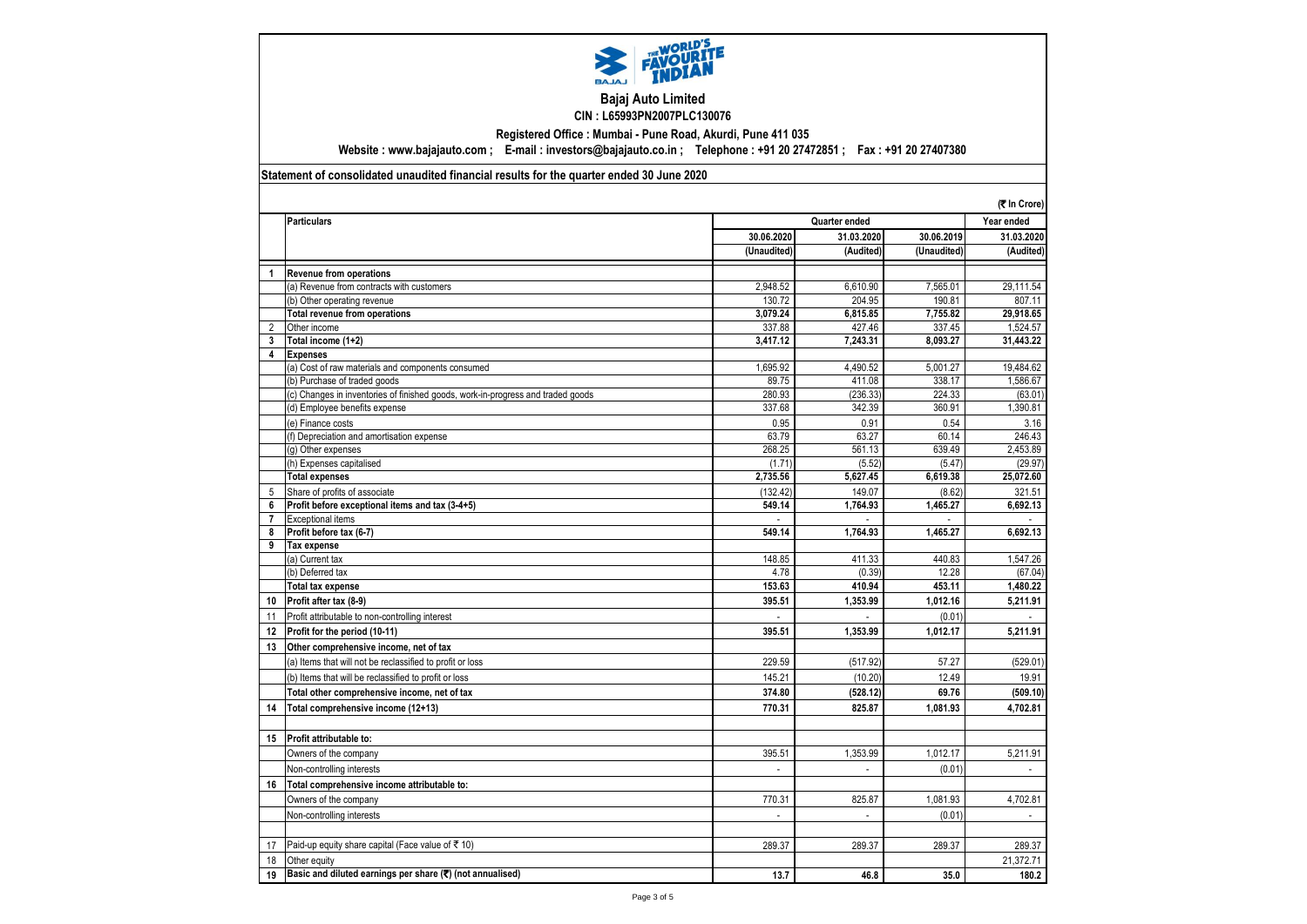| Segment-wise revenue, results and capital employed (consolidated)<br>(そ In Crore) |                                             |                      |            |             |            |
|-----------------------------------------------------------------------------------|---------------------------------------------|----------------------|------------|-------------|------------|
|                                                                                   | Particulars                                 | <b>Quarter ended</b> |            |             | Year ended |
|                                                                                   |                                             | 30.06.2020           | 31.03.2020 | 30.06.2019  | 31.03.2020 |
|                                                                                   |                                             | (Unaudited)          | (Audited)  | (Unaudited) | (Audited)  |
| $\mathbf{1}$                                                                      | <b>Segment revenue</b>                      |                      |            |             |            |
|                                                                                   | Automotive                                  | 3,079.28             | 6,842.08   | 7,756.06    | 29,967.88  |
|                                                                                   | Investments                                 | 337.84               | 401.23     | 337.21      | 1,475.34   |
|                                                                                   | <b>Total</b>                                | 3,417.12             | 7,243.31   | 8,093.27    | 31,443.22  |
| $\overline{2}$                                                                    | Segment profit before tax and finance costs |                      |            |             |            |
|                                                                                   | Automotive                                  | 213.07               | 1,365.42   | 1,129.35    | 5,223.23   |
|                                                                                   | Investments                                 | 337.02               | 400.42     | 336.46      | 1,472.06   |
|                                                                                   | <b>Total</b>                                | 550.09               | 1,765.84   | 1,465.81    | 6,695.29   |
|                                                                                   | Less: Finance costs                         | 0.95                 | 0.91       | 0.54        | 3.16       |
|                                                                                   | Total profit before tax                     | 549.14               | 1,764.93   | 1,465.27    | 6,692.13   |
| $\boldsymbol{3}$                                                                  | <b>Capital employed</b>                     |                      |            |             |            |
|                                                                                   | <b>Segment assets</b>                       |                      |            |             |            |
|                                                                                   | Automotive                                  | 8,716.37             | 8,745.92   | 9,407.26    | 8,745.92   |
|                                                                                   | Investments                                 | 16,919.68            | 17,049.29  | 19,587.79   | 17,049.29  |
|                                                                                   | Unallocable                                 | 751.85               | 714.81     | 398.18      | 714.81     |
|                                                                                   | Sub-total                                   | 26,387.90            | 26,510.02  | 29,393.23   | 26,510.02  |
|                                                                                   | <b>Segment liabilities</b>                  |                      |            |             |            |
|                                                                                   | Automotive                                  | 3,364.19             | 4,316.27   | 4,332.68    | 4,316.27   |
|                                                                                   | Investments                                 |                      |            |             |            |
|                                                                                   | <b>Unallocable</b>                          | 15.74                | 15.74      | 15.74       | 15.74      |
|                                                                                   | Sub-total                                   | 3,379.93             | 4,332.01   | 4,348.42    | 4,332.01   |
|                                                                                   | <b>Capital employed</b>                     |                      |            |             |            |
|                                                                                   | Automotive                                  | 5,352.18             | 4,429.65   | 5,074.58    | 4,429.65   |
|                                                                                   | Investments                                 | 16,919.68            | 17,049.29  | 19,587.79   | 17,049.29  |
|                                                                                   | Unallocable                                 | 736.11               | 699.07     | 382.44      | 699.07     |
|                                                                                   | <b>Total</b>                                | 23,007.97            | 22,178.01  | 25,044.81   | 22,178.01  |